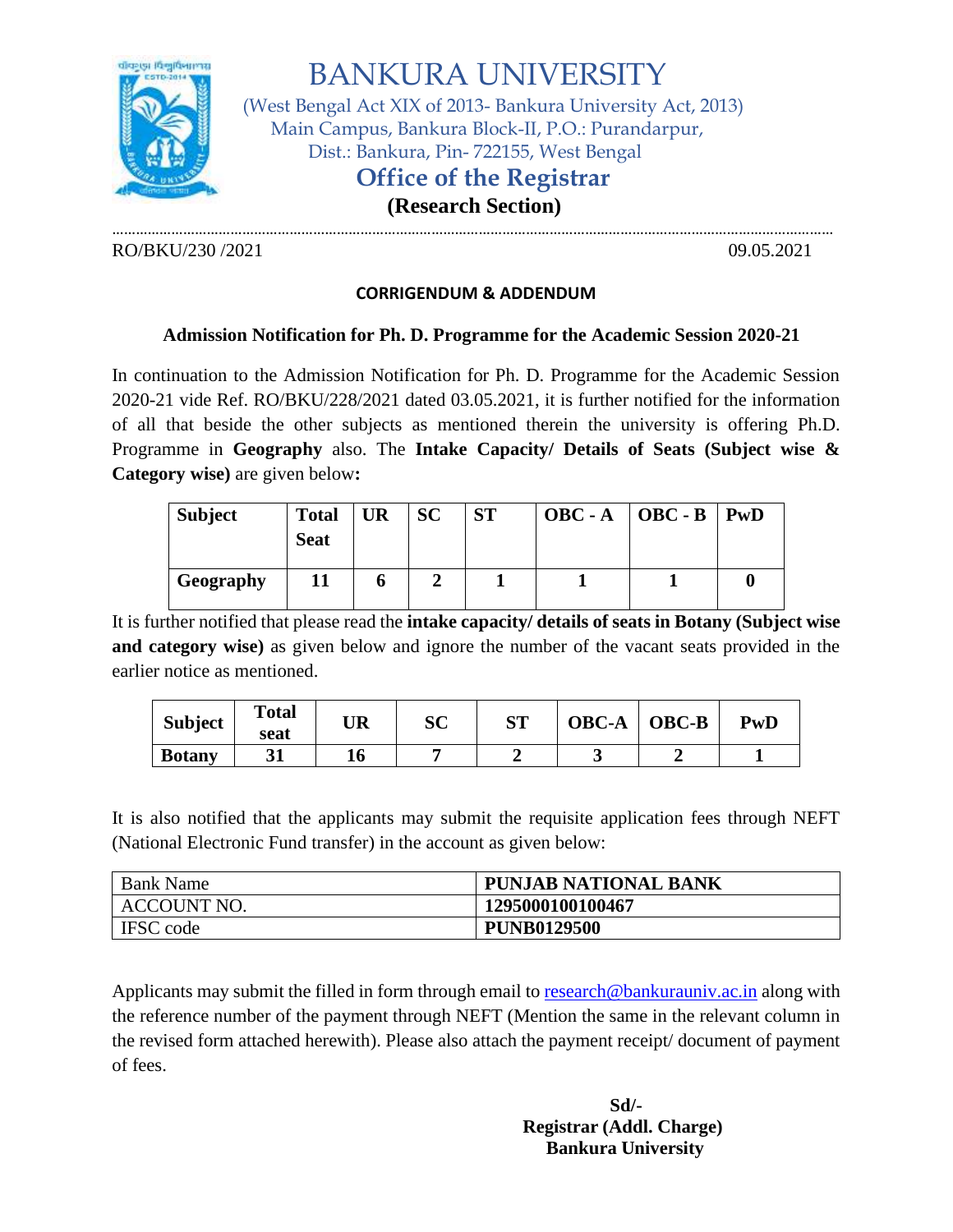

# **BANKURA UNIVERSITY**

Affix colour Recent Passport size

Photographhere

## **Application Form for Ph. D. Programme 2021**

- 1. Subject (In Block Letters) :
- 2. Title of Proposed Research Work (In BlockLetters) :
- 3. Name of the Candidate (In Block Letters) :
- 4. Father's/Husband's Name :
- 5. Mother's Name :
- 6. Address for Correspondence, in full (In BlockLetters) along with Pin Code :
- 7. Contact No.:
- 8. Email ID:
- 9. Permanent Address(In Block Letters) :
- 10. Nationality :
- 11. Present Employment with Designation, Official Address from the present employer (if employed):
- 12. Category (Self-attested photocopy of relevant certificate of SC/ST/OBC(A)/OBC (B)/Differently Abled to be attached) :